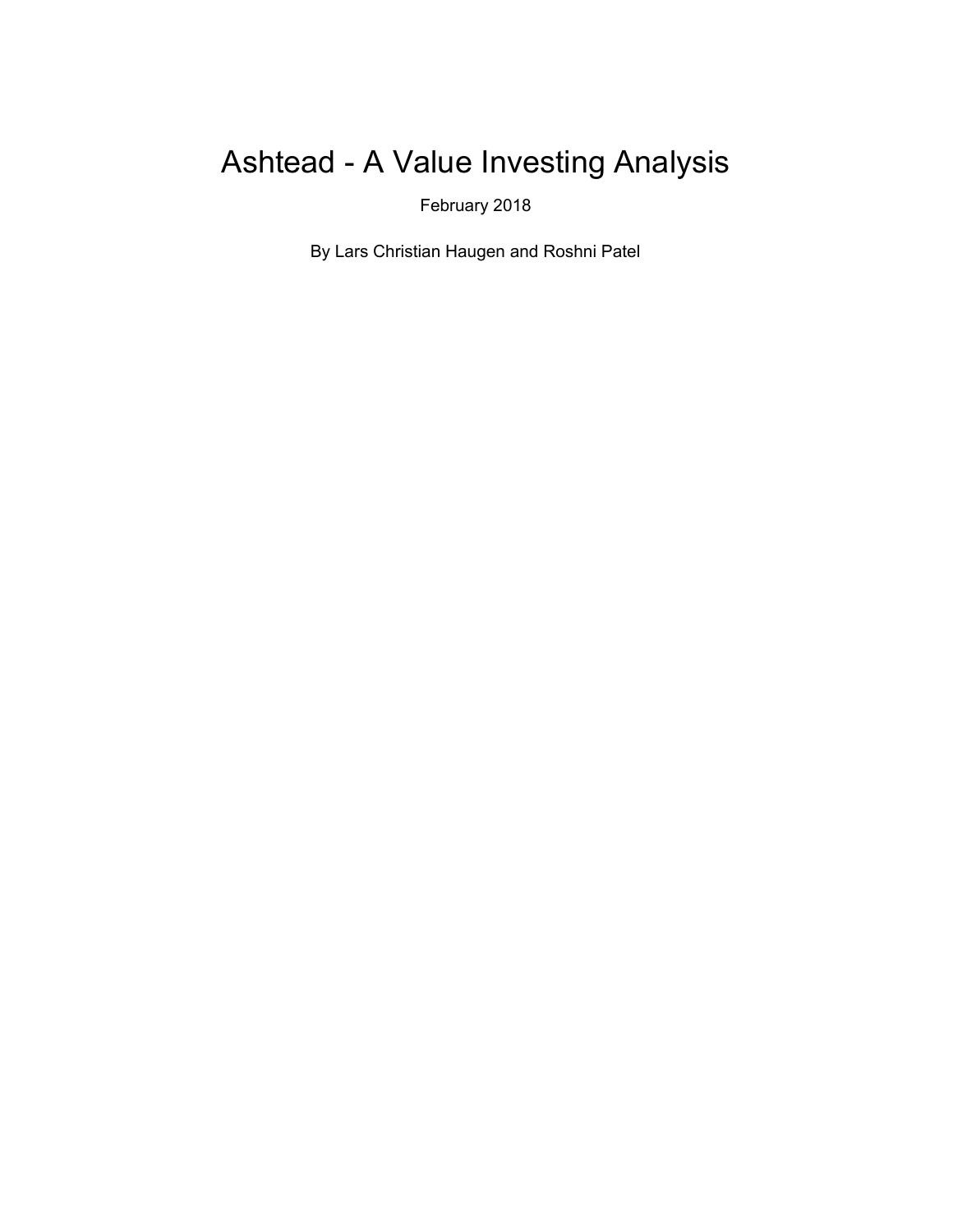## 1) About The Company

Ashtead is the world's second largest equipment rental company, mainly focusing on construction and industrial equipment. Operating through a network of stores in North America and the UK, their rental fleet ranges from small hand-held tools to the largest construction equipment. Ashtead purchases its equipment from leading manufacturers and then rents it out on a short-term basis to a diverse range of customers, while selling their old equipment in the second-hand market.

Ashtead's operations are split into two business units, Sunbelt and A-Plant. Sunbelt operates in North America, making up about 87% of the company's sales, while A-Plant operates in the UK, making up 13% of sales.

Below are two infographics showing the competitive landscape of the US and UK market, as well as Ashtead's fleet composition in both those markets.



#### **US Market Share and Fleet Composition**

*Source: Ashtead reports*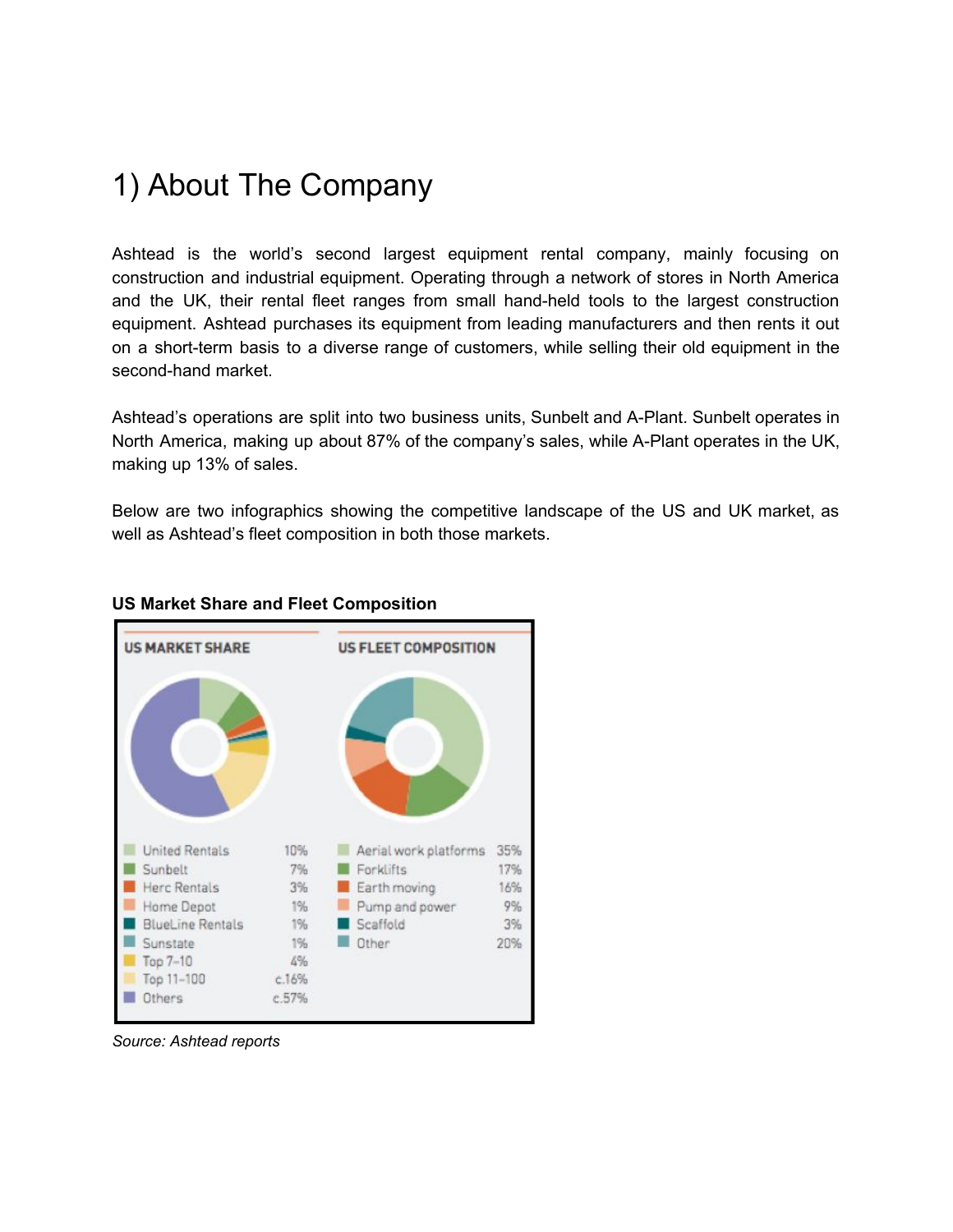

### **UK Market Share and Fleet Composition**

*Source: Ashtead reports*

#### **Markets they serve:**

Ashtead serves a wide array of customers in different industries. We have included below an overview of the markets that Ashtead serves: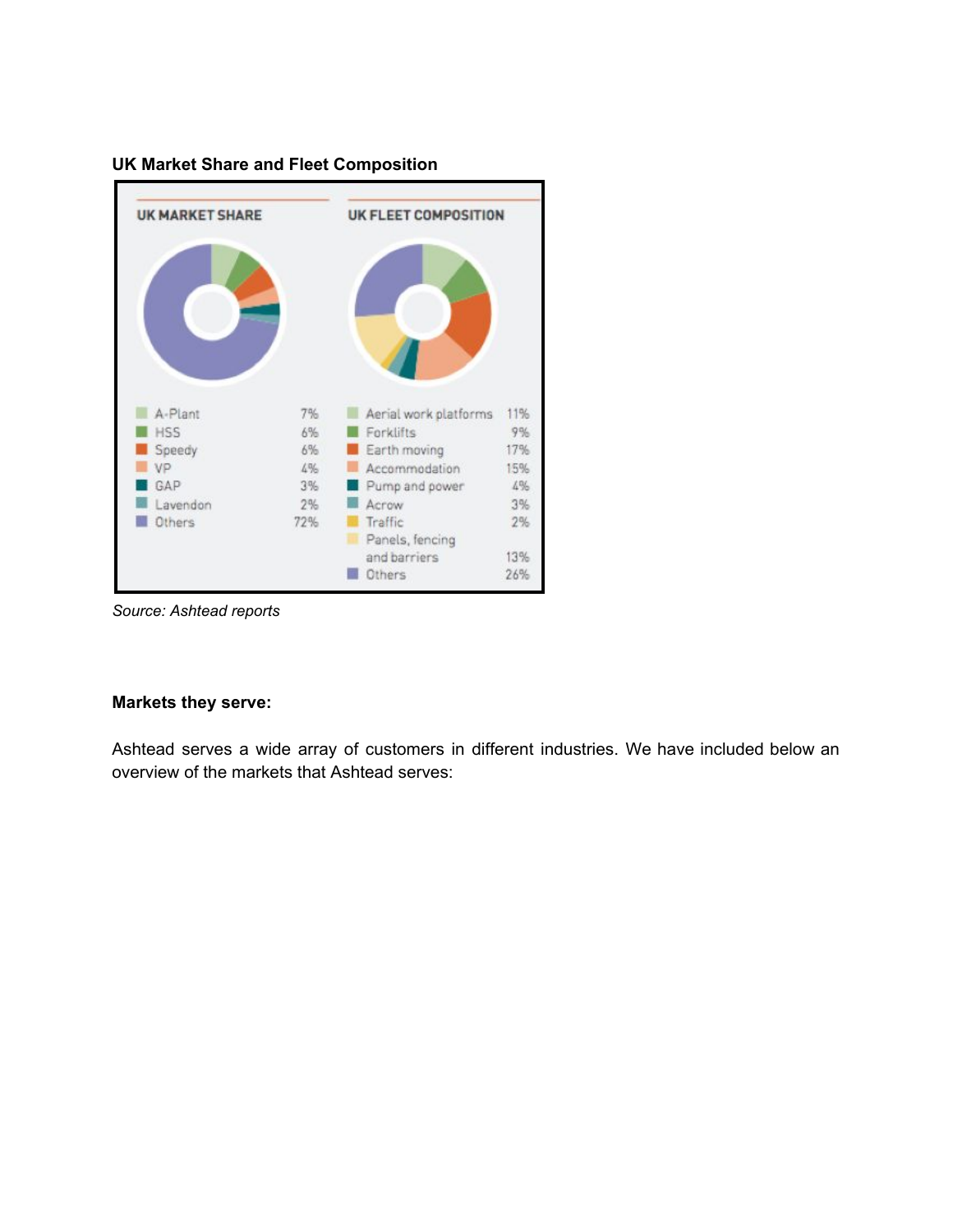#### **Markets that Ashtead Serves**



Government

*Source: Ashtead website*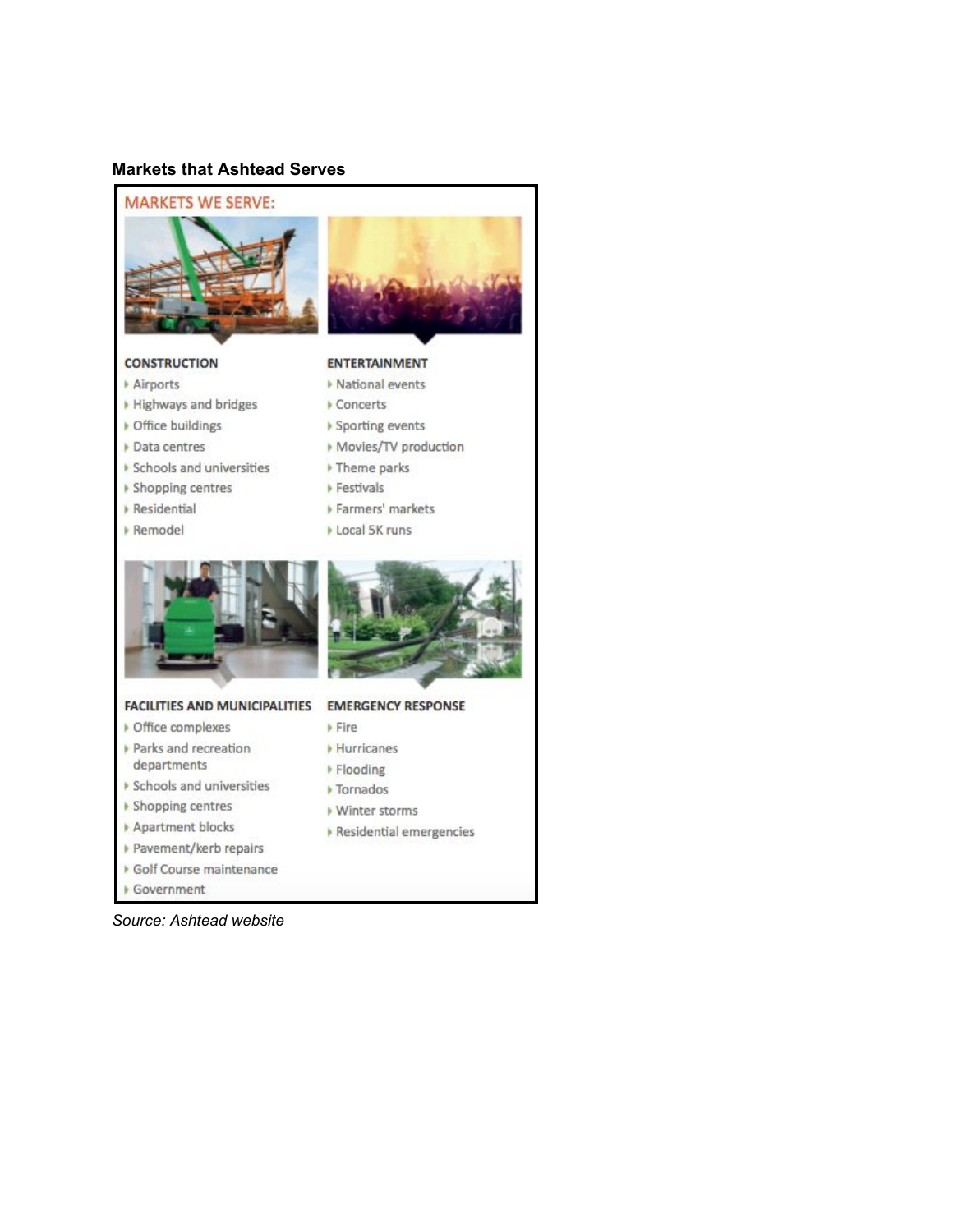**Examples of Ashtead's equipment:**



*Source: Sunbeltrentals.com*

# 2) Key Figures

P/E: 20 P/B: 5.1 P/S: 4.80 Current price: 2,031.00p Market capitalisation: £9,9 billion Shares Outstanding: 496m Dividend yield: 1.4% EV (Market cap plus net debt): £12,8 billion EBITDA (TTM): £1681.5m

*Source: <http://investing.thisismoney.co.uk/fundamentals/AHT> and Ashtead reports*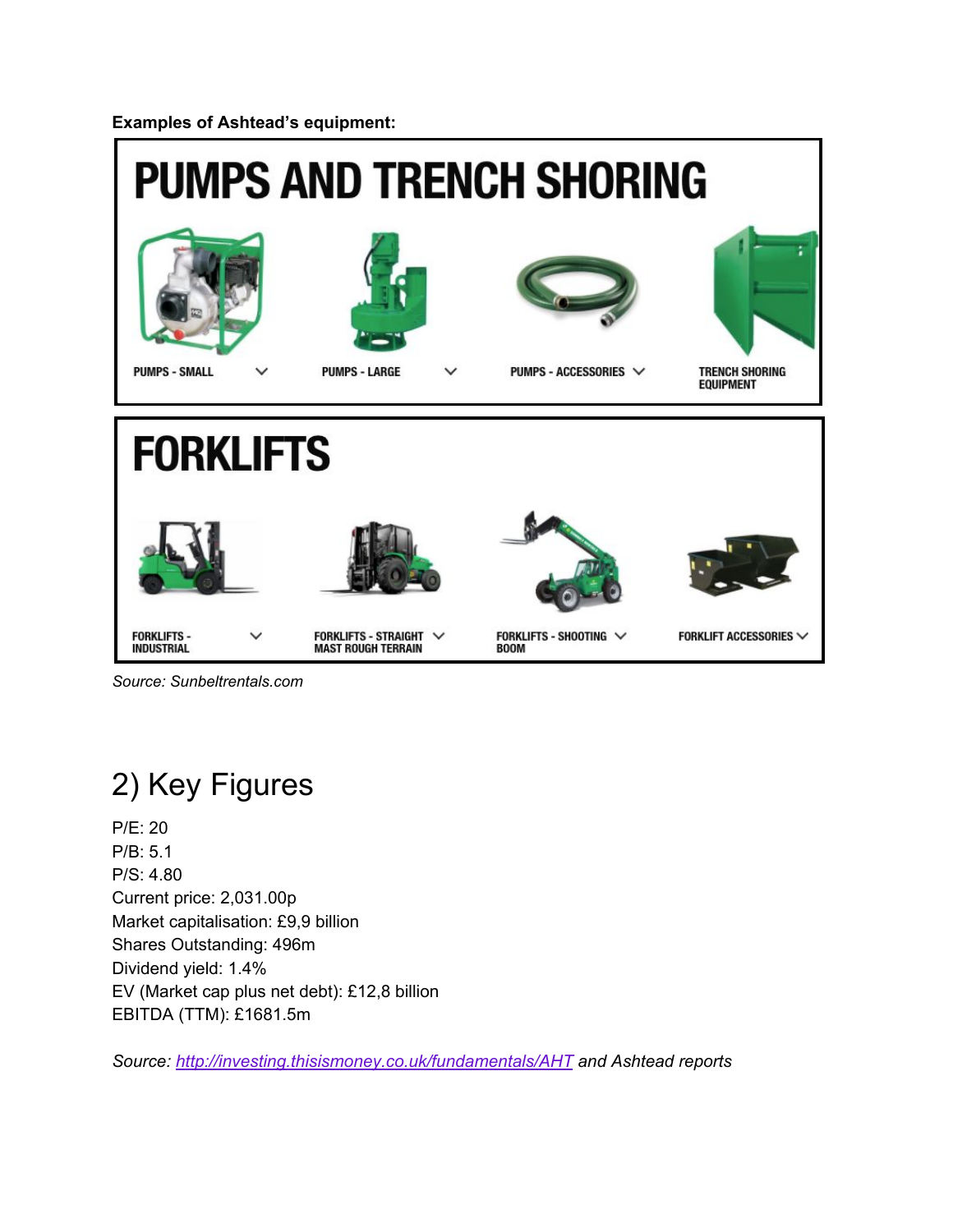### **Share price history:**



*Source: Google Finance*

# 3) Investment Thesis

We believe Ashtead is currently undervalued.

Ashtead is one of the top operators in the equipment rental industry; revenues are growing fast, margins are high and they generate a lot of free cash.

Moreover, the company's CEO, Geoffrey Drabble, has proven himself to be a very capable CEO and he has generated tremendous value for the company over the last decade.

Additionally, the equipment rental industry is experiencing secular tailwinds and Ashtead is benefitting from this trend. Over the last ~15 years the company's market share in the US has grown from 2% to 7% today. They are aiming to reach 15% market share within a few years, which we believe is possible given their track record.

The company has several competitive advantages, one of which is its size. Economies of scale are important in this industry and the bigger Ashtead gets, the stronger it becomes. In the years ahead Ashtead is likely to further widen its moat as the company continues to grow.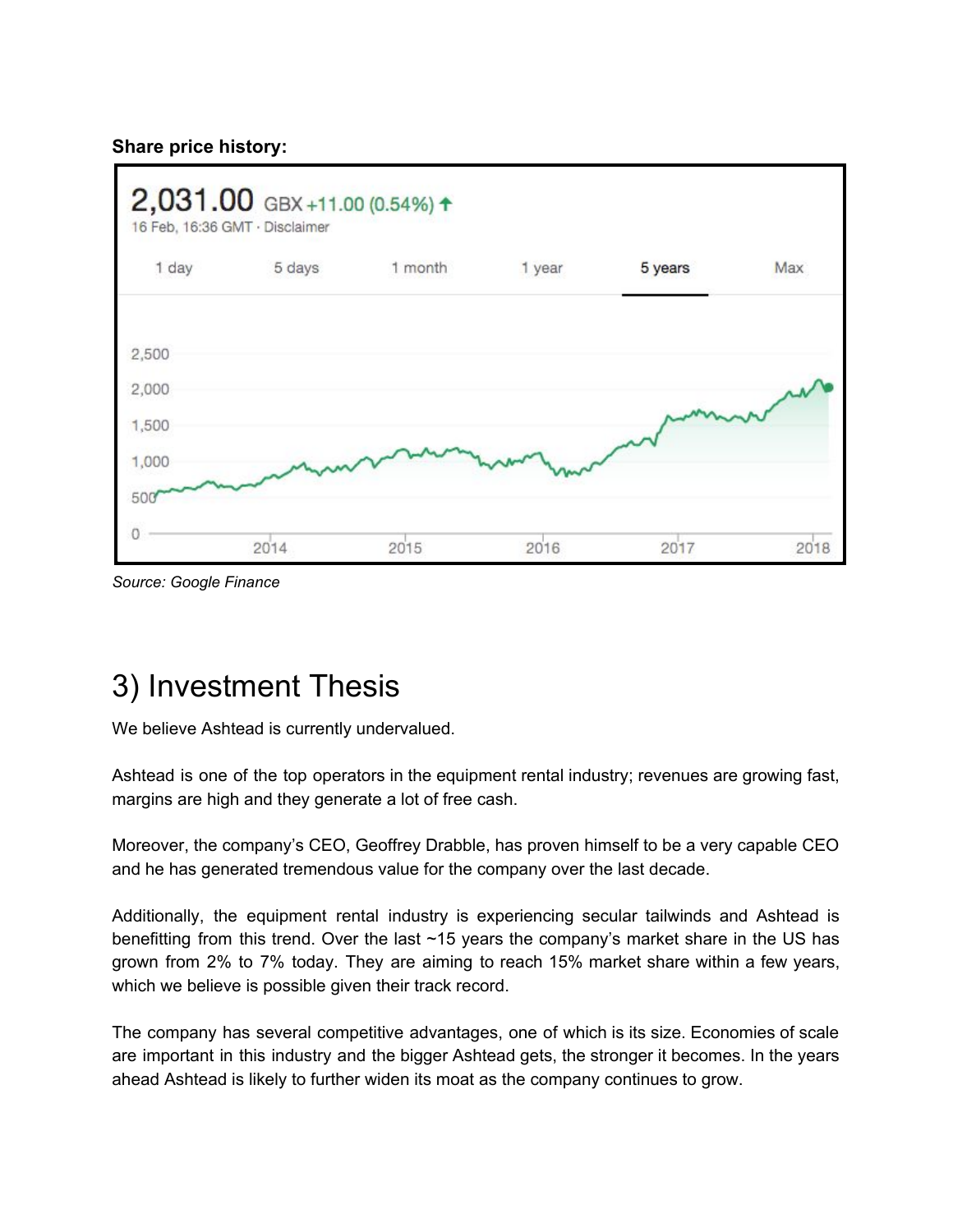Based on our free cash flow analysis we believe Ashtead is undervalued and therefore decide to go long.

## 4) Management & Business Analysis

When we research a company's CEO we take a similar approach to Warren Buffett. He looks for managers who are good capital allocators, honest, and capable. We believe that Ashtead's CEO, Geoffrey Drabble, possesses all these traits.

We believe the company's financial history paints a candid picture of Drabble's capabilities; in this case we look at:

- 1. Revenue growth,
- 2. Operating margin
- 3. Return on equity (ROE), and
- 4. Leverage

Since Drabble became CEO in 2006, revenues have increased fivefold (from £640m to £3,200m). In the same period operating margin increased from 17.4% to 27.3%. ROE is at more or less the same level as it was in 2006, and it has remained at a very high level over the entire period, except during the 2008 financial crisis. Leverage has decreased significantly, and the company is currently in a strong financial position.



*Source: Ashtead reports*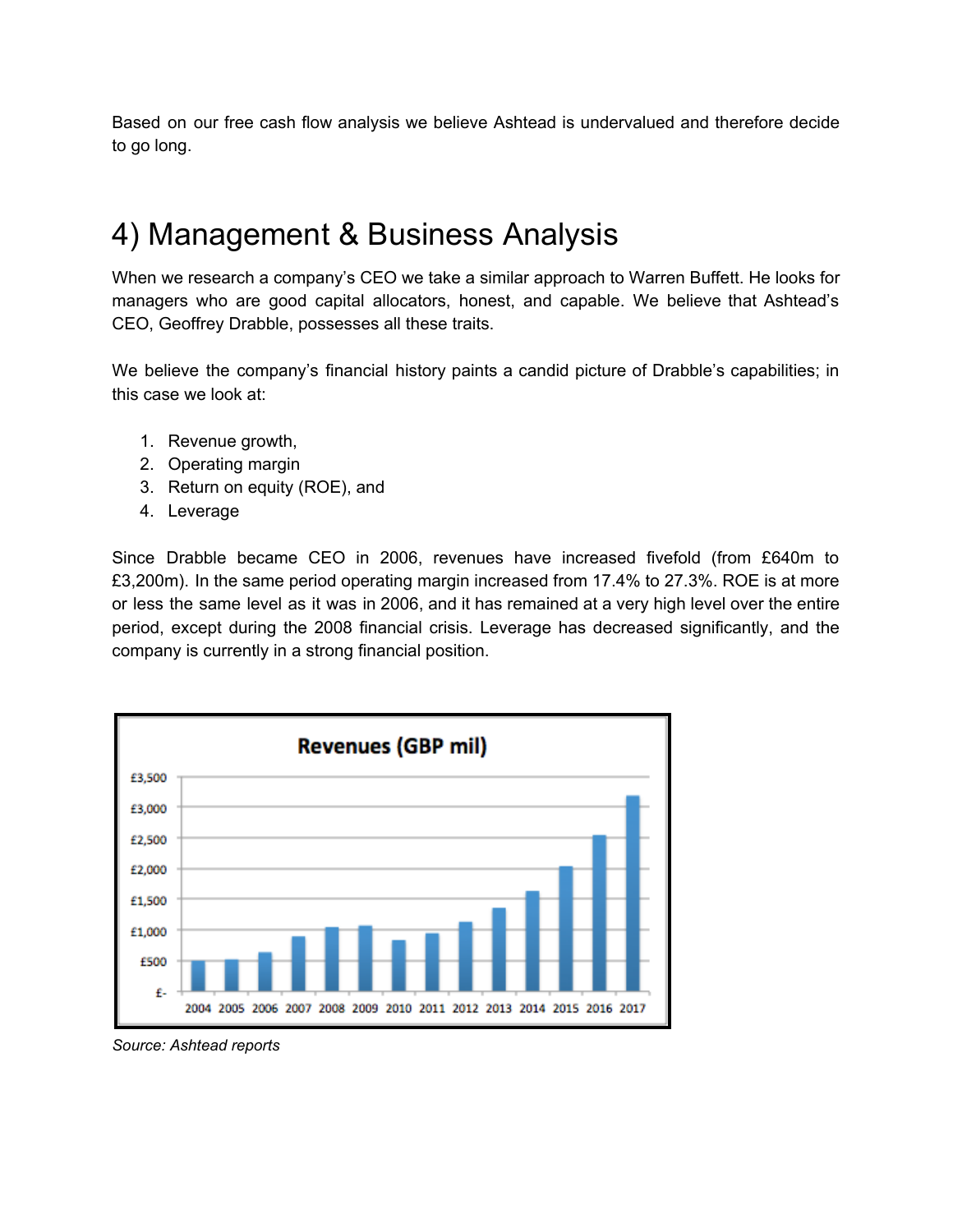

*Source: Ashtead reports*



*Source: Ashtead reports*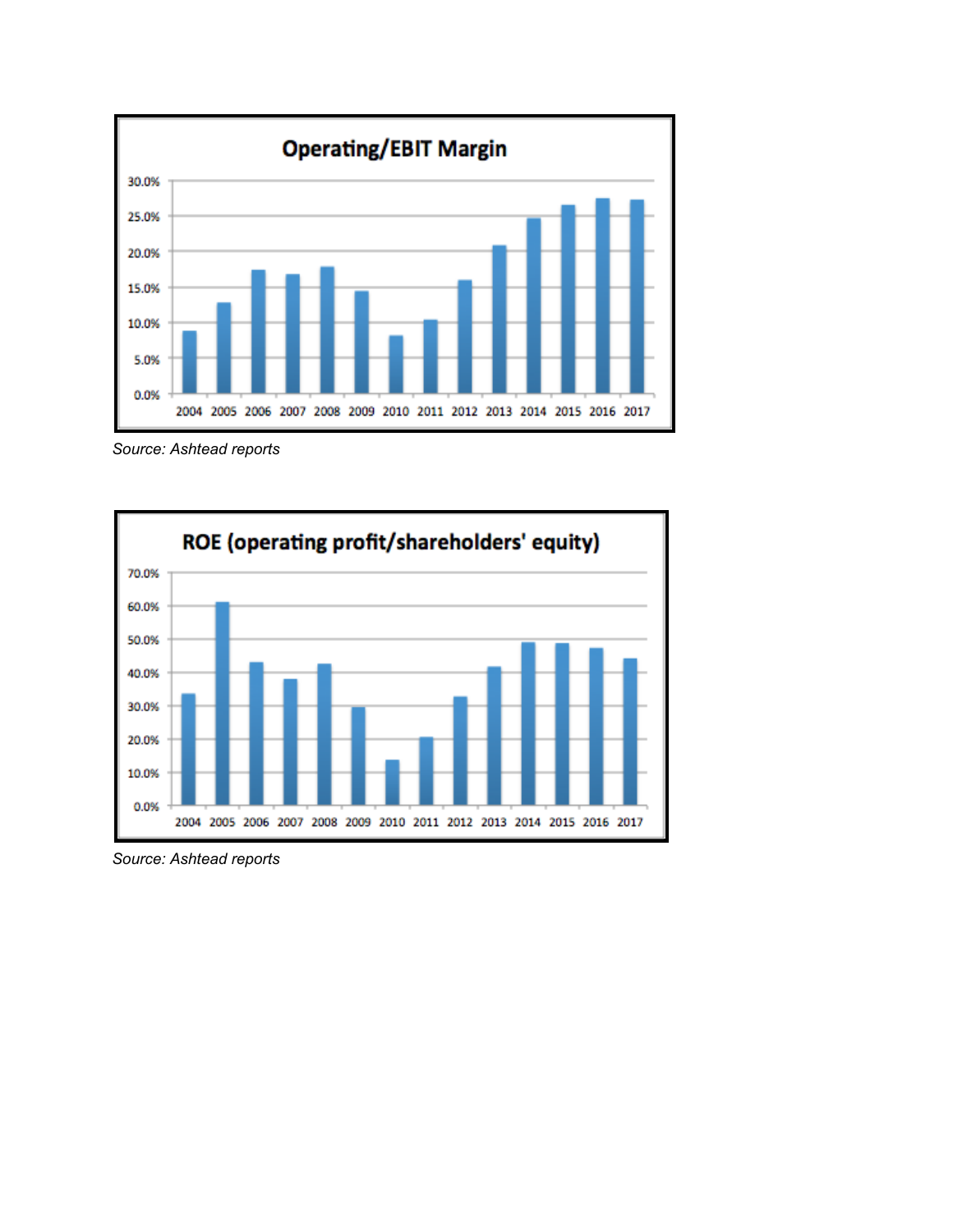

*Source: Ashtead Q2 2017/2018 results*

Our opinion is that Drabble is a good capital allocator and a capable operator, which is evidenced by the persistently strong financial results during his tenure.

He also strikes us an honest CEO; somebody who is not afraid of admitting mistakes. In an interview with the [Telegraph](http://www.telegraph.co.uk/business/2017/05/27/geoff-drabble-ashtead-lost-way-treating-staff-now-changing/) in May 2017 he admits that Ashtead lost its way on treating staff well, but that they are now changing. Specifically, he acknowledges that the growth of the company led to him taking his eye off the ball with respect to staff retention. He is now increasing the minimum wage of the client-facing employees at Ashtead, but he openly admits that "the move is motivated by a desire to lure customers who want top-level service". He is not doing it out of the kindness of his heart.

We are impressed by the focus on customer satisfaction, and the fact that Drabble backs it up by increasing wages. Seventy percent of Ashtead's business is delivered within 24 hours of receiving the order, i.e. their customers are people with an urgent need, rather than just a desire. Delivering the right equipment at the right time is therefore essential. This active management to improve customer satisfaction is a source competitive advantage for the company.

We like that Drabble is long-term focused, which aligns with our interests as long-term investors. For example he doesn't care much about how Trump's infrastructure plan might benefit the company; he thinks that is short-term thinking.

Moreover, the company is innovative in solving their customers' problems and anticipating future market demands; we believe this gives the company a competitive edge. Their innovation is exemplified by their new flooring business which was started in 2015. Until they began renting flooring equipment, there was no such market in the US.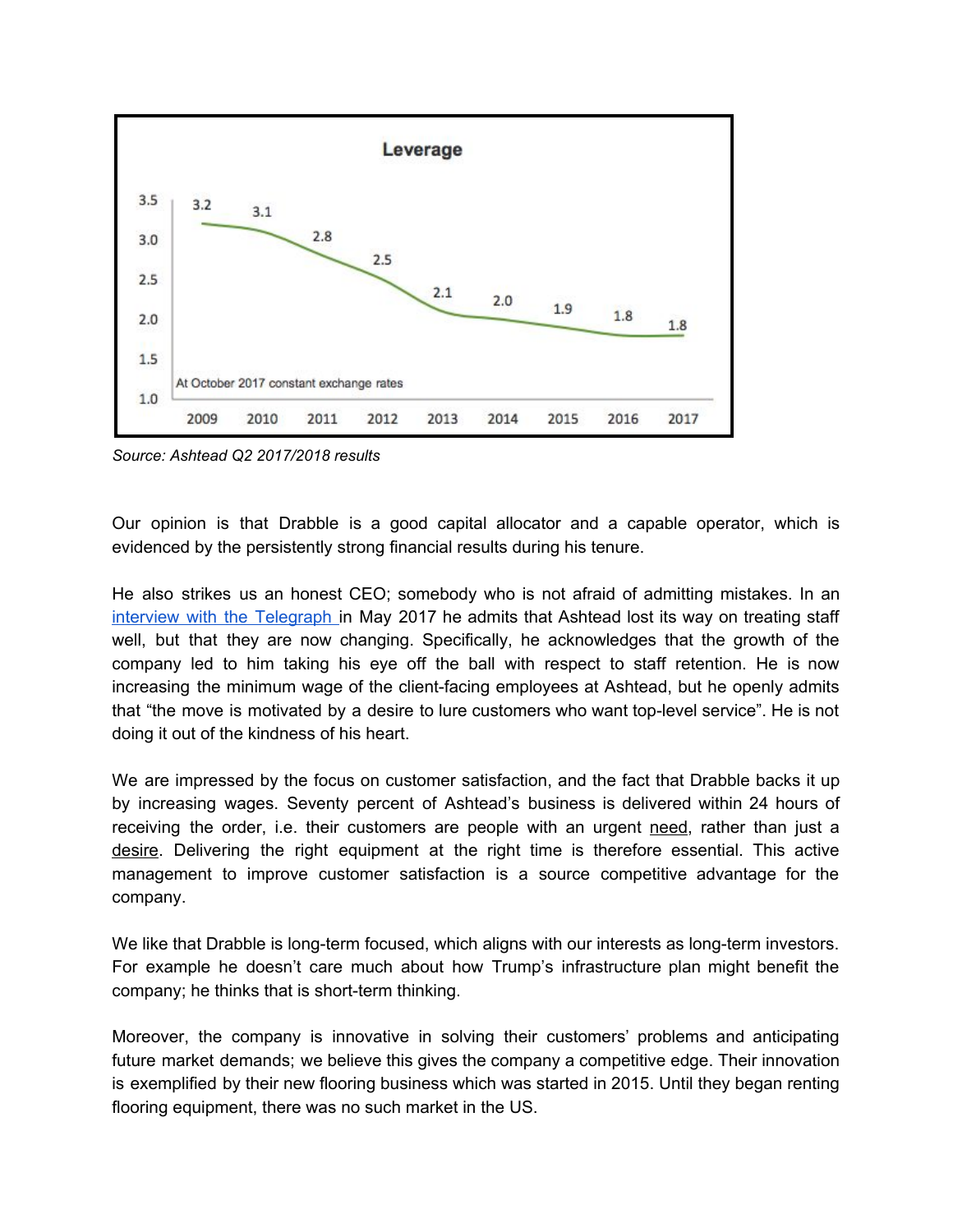Furthermore, Ashtead is developing its market for rental of smaller equipment, which has traditionally not been part of the rental mix. They launched a new program - ToolFlex - to make renting smaller equipment cost effective and easy. The program benefits customers because such equipment represents a significant cost when owned.

Ashtead says on its website that "Our attitude is to 'just say yes' and we delight in solving customers' problems and making things easy for them." In most cases we would see this as just "corporate speak", but in the case of Ashtead they back up their talk with actions.

# 5) Industry Analysis

#### **US Market**

The US is Ashtead's largest market (87% of sales vs. 13% in the UK). There are positive structural changes taking place in this market as customers adapt to renting equipment rather than owning it.

The market continues to broaden in terms of range of equipment rented and the applications for which Ashtead's equipment is used. Customers benefit from the opportunity to rent equipment because it gives them more flexibility without needing to make large capital outlays for equipment they may only use for a short period of time. Moreover, In the equipment rental market, Health & Safety requirements and meeting ethical standards are the responsibility of the provider/renter. Consequently, renting saves the customer time and money in maintenance and compliance with increasingly demanding environmental regulations.

Rental still only makes up around 50% of the US market compared to 75% in the UK, which suggests that there is a lot of potential growth in the US. However, this is a broad average with penetration levels ranging from single digit percentages all the way to 90%+ for certain equipment. Ashtead is putting a lot of focus on specialty products because they have low penetration rates, which provides greater scope for growth.

In the US, construction markets remain strong as a result of growing employment, lower energy prices and increased disposable income. Ashtead says it sees encouraging short-term trends and the consensus is that the market will experience steady longer term growth. Commercial and industrial starts continue to increase. Also, Ashtead is a "late cycle business", i.e. its main end market (non-residential construction) is usually affected by economic change later than other markets, so Ashtead has more visibility and time to react if there is a recession.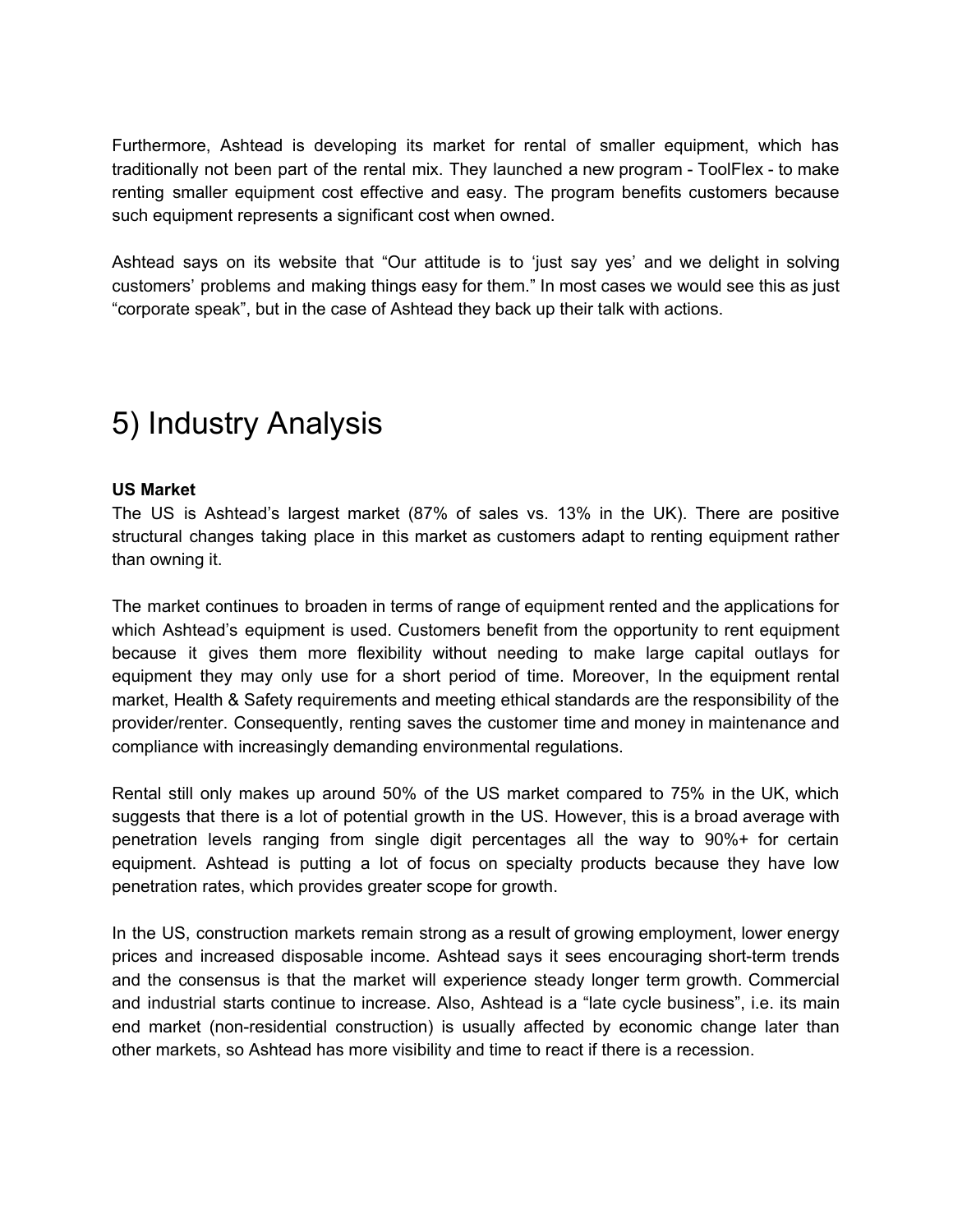With 7% market share Ashtead is the second largest equipment rental company in the US, after United Rentals, which has 10% market share. Despite its size Ashtead continues to grow its market share in the US and the company says there is plenty of room to grow. The other major competitors in the US are:

- Herc Rentals with 3% market share, and
- Home Depot, BlueLine and Sunstate, each with a market share of 2% or less.

Most of the remainder of the market is made up of small local independent tool shops, and much of Ashtead's market share gains come from these small independents, either through winning their customers, or through acquiring these companies. The equipment rental industry is capital intensive and Ashtead's size is a source of competitive advantage. Over the last five years the market has consolidated, and the proportion of the market enjoyed by the larger players has increased by 25%.

Ashtead says that whilst there will always be a place for strong local players, the market enjoyed by the larger players is likely to grow by a further 30 to 40% in the medium term.

#### **UK Market**

Ashtead is the largest equipment rental company in the UK (operating under the name A-Plant), with 7% market share. The market share is "only" 7% due to a greater number of major players in the UK compared to the US. However, the UK market (which makes up 13% of Ashtead's sales) is stronger than in recent years.



*Source: Ashtead reports*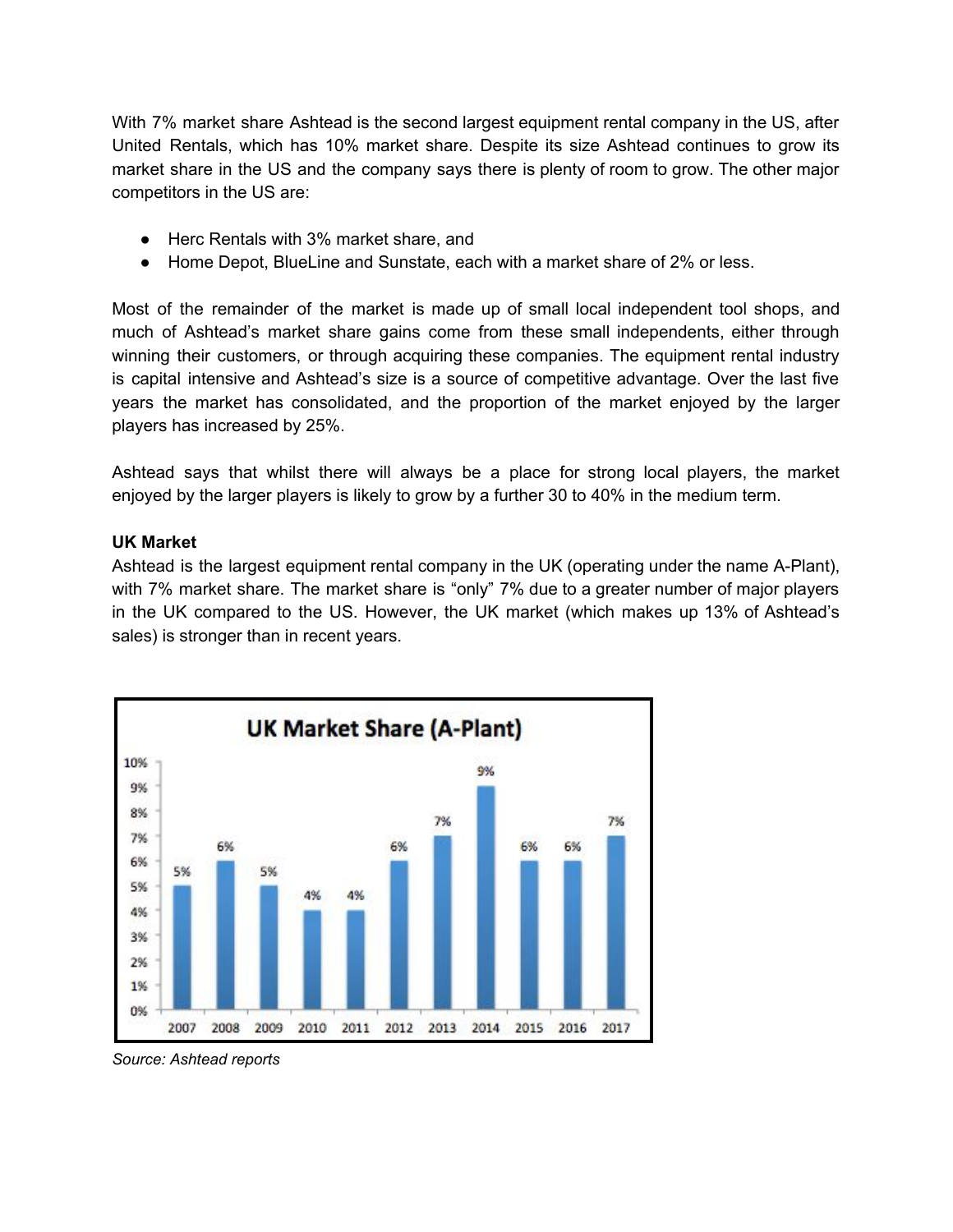Ashtead expects this market to continue to grow, however at a more moderate pace for the foreseeable future. The penetration level in the UK is high (75%) so there is not much opportunity for structural growth. Nonetheless, A-Plant continues to grow, making bolt-on acquisitions and also taking market share.

In summary, the equipment rental industry keeps growing and developing, and we therefore believe there exist a structural tailwind that will benefit Ashtead in the coming years.

## 6) Valuation - What Is The Company Worth?

We are generally skeptical about making financial forecasts, and we are aware of all the assumptions that are required to perform a discounted cash flow analysis. We therefore put less emphasis on this section of the report compared to the other sections, which is contrary to what most analysts do. But we do recognize that a DCF analysis is a helpful tool to get a sense of what the company might be worth.

With that disclaimer out of the way, let's dive into the analysis.

We built a financial model where we forecasted the income statement, balance sheet and cash flow statement five years out. Then we built a DCF model based on the numbers from the financial model. We forecasted the income statement to arrive at EBIT, which was the starting point of the DCF analysis.

The first step of our financial model was to forecast sales, which we did based on historical growth rates. In the last four years the company's revenues grew by 20-25%. We believe it's possible for them to continue growing at this clip because the company keeps gaining market share and the industry tailwinds are strong. However, we decided to exercise prudence and therefore assumed that over the next five years revenues would grow by 15%, 15%, 10%, 10% and 10%. These numbers are arbitrary and are based on what we feel comfortable with.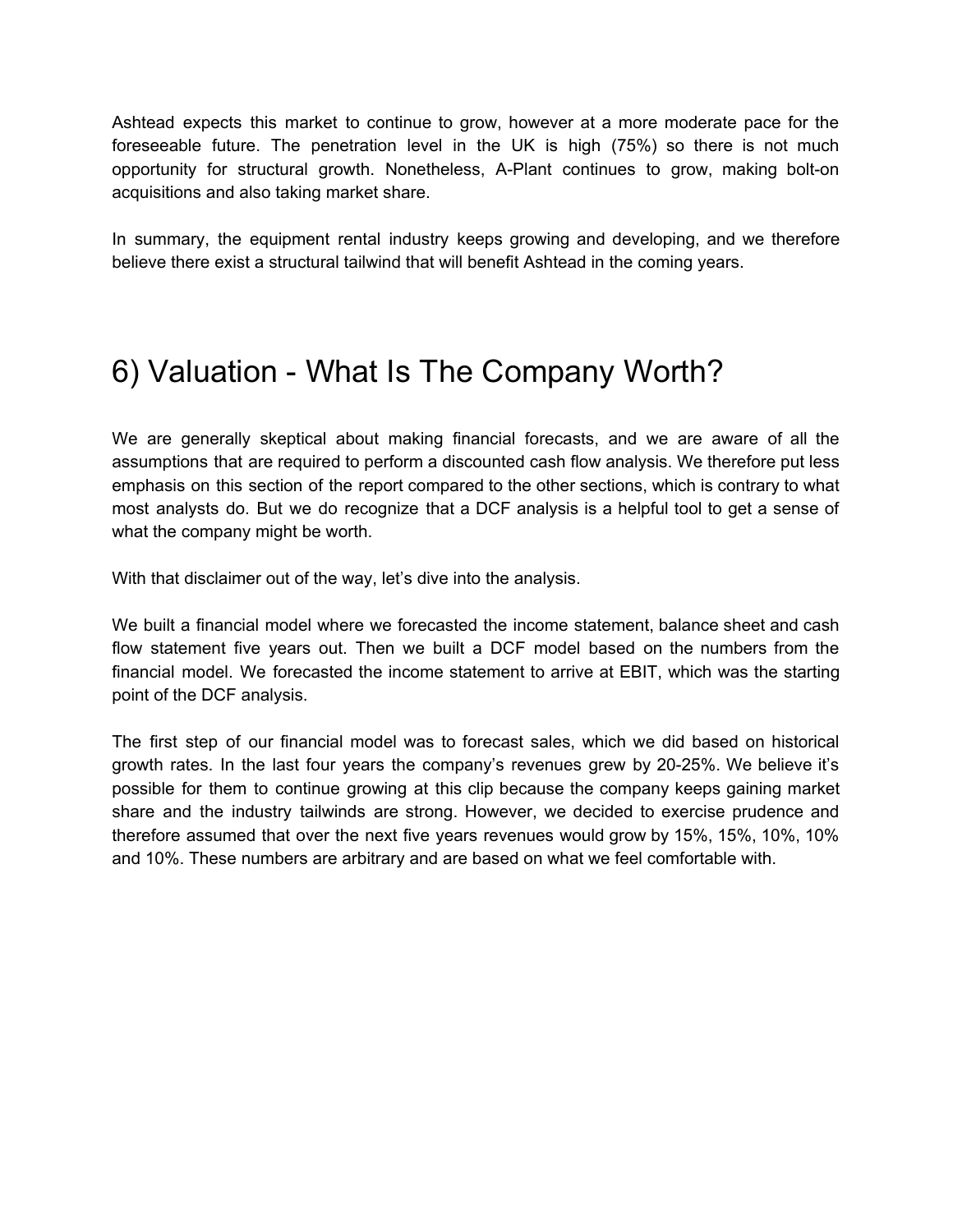

*Source: company filings and our estimates*



*Source: company filings and our estimates*

To arrive at EBITDA we forecasted operating costs. We simply straight-lined the 2017 margin (operating costs as a percentage of sales). This is a simple approach, but one we are comfortable with. There is an argument that operating costs will keep decreasing (which they have done over the last few years) as the company captures more market share and the overall market keeps growing, but we prefer being prudent.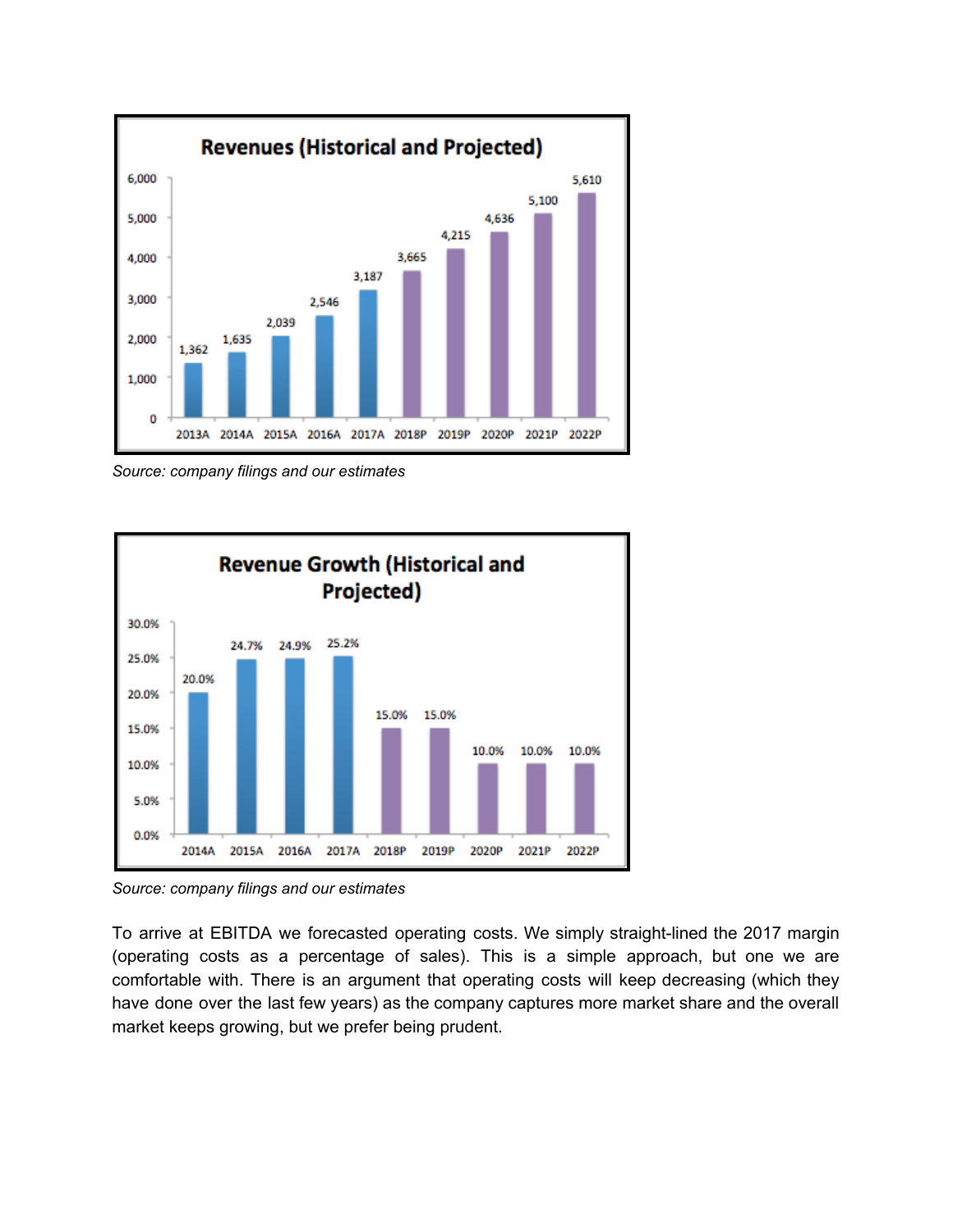We forecasted depreciation and amortization by forecasting that capex would remain at the same ratio (as a percentage of sales) as in 2017, and that D&A would remain at the same ratio (as a percentage of capex) as in 2017.

Our assumptions resulted in an EBIT margin very similar to the last two years.

The historical and projected EBIT is presented below, along with the historical and projected EBIT margin.



*Source: company filings and our estimates*



*Source: company filings and our estimates*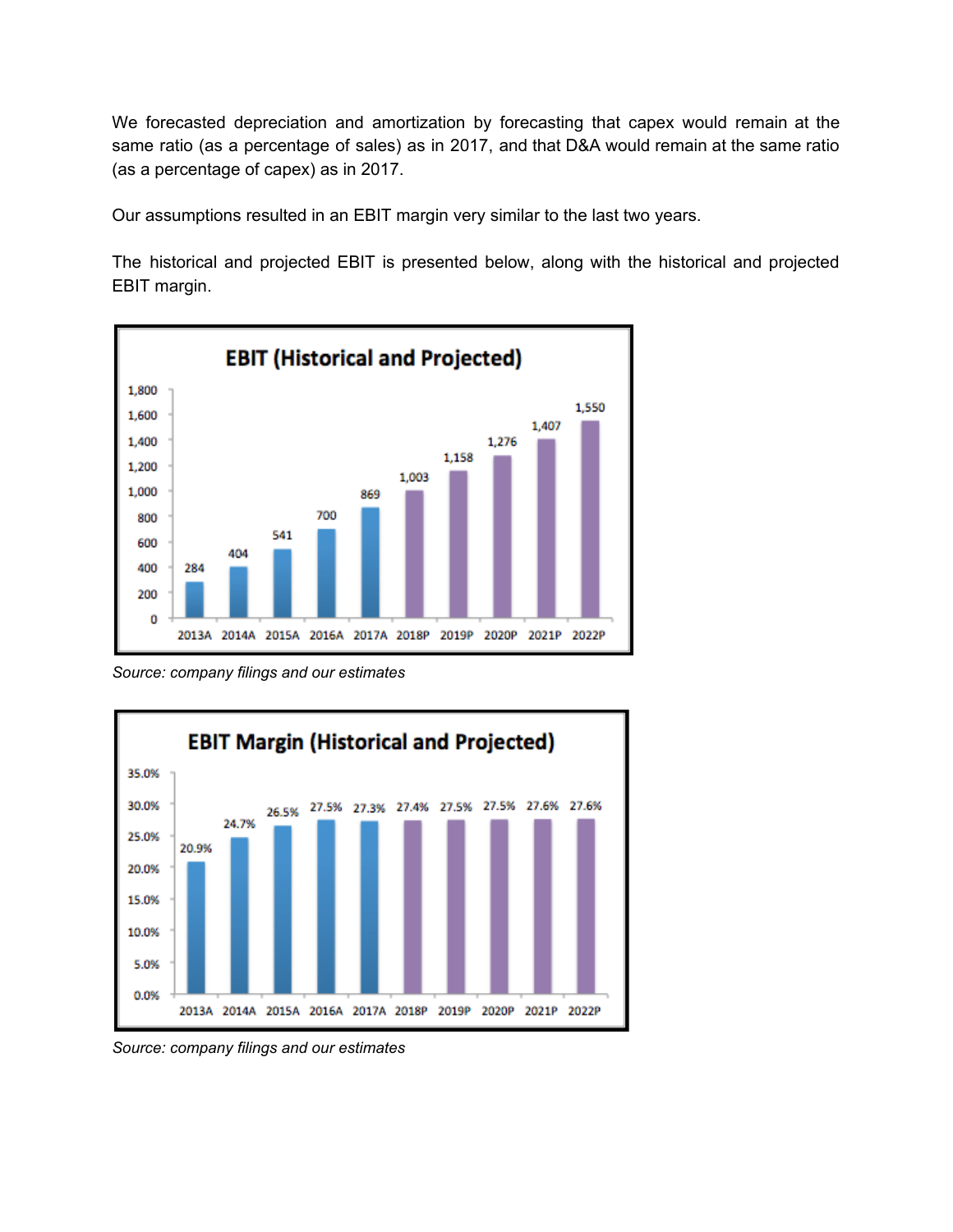The tax rate going forward was assumed to be the same as in 2017. The company recently said that group tax rate is likely to decrease to 23-25% due to new US tax reform, but since we practise prudence, we do not assume that taxes will decrease to that level. Tax reform is not our forte, by any stretch, and we therefore avoid making assumptions about new reforms.

We adjusted EBIT for tax rate, depreciation & amortization, changes in net working capital and capex to arrive at our forecasts for free cash flow to the firm.

### **Two Models - Perpetuity Approach and Exit EV/EBITDA Approach:**

### *Perpetuity approach:*

We forecasted free cash flow to the firm for the period 2018-2022. Then we normalized free cash flow in the last year by setting depreciation & amortization equal to capex. Ashtead currently invests a lot in growth capex, leading to a low free cash flow. Our normalization assumes that the company enters a more mature stage after the first five years, which consequently leads to a higher free cash flow in the last year of the forecast (2022), which we base our terminal value cash flow on.

We used a long-term growth rate of 3% and a discount rate of 10% to forecast terminal value and present value of cash flows. We tend to use these numbers for all our analyses. This allows us to compare all our investments on the same basis, and then adjust for risk by looking at qualitative factors (we don't do it through changing the discount rate). This approach is more in line with what Buffett does, who has been reported to use the 10-year Treasury rate, and does not calculate WACC. We are aware that this is "academically incorrect", but it provides us with a standard approach that serves us well.

After adjusting for net debt we found that the fair value per diluted share is £15.75. The share price at time of writing is about £19.6. We personally bought shares around £19.5.

#### *Exit EV/EBITDA approach:*

We used the forecasted EBITDA in 2022 as the basis for the analysis. We applied a multiple of 7.5 to the EBITDA figure. We chose 7.5 because it's the midpoint over the last five years, which is around 5.5-9.5.

After adjusting for net debt the fair value per diluted share is £22.63. This valuation is higher than the perpetuity approach because given the 7.5 exit multiple the implied perpetual growth rate is 4.73%, vs 3% for the perpetuity approach.

We have presented the numbers below. We have also attached the full DCF analysis in the appendix.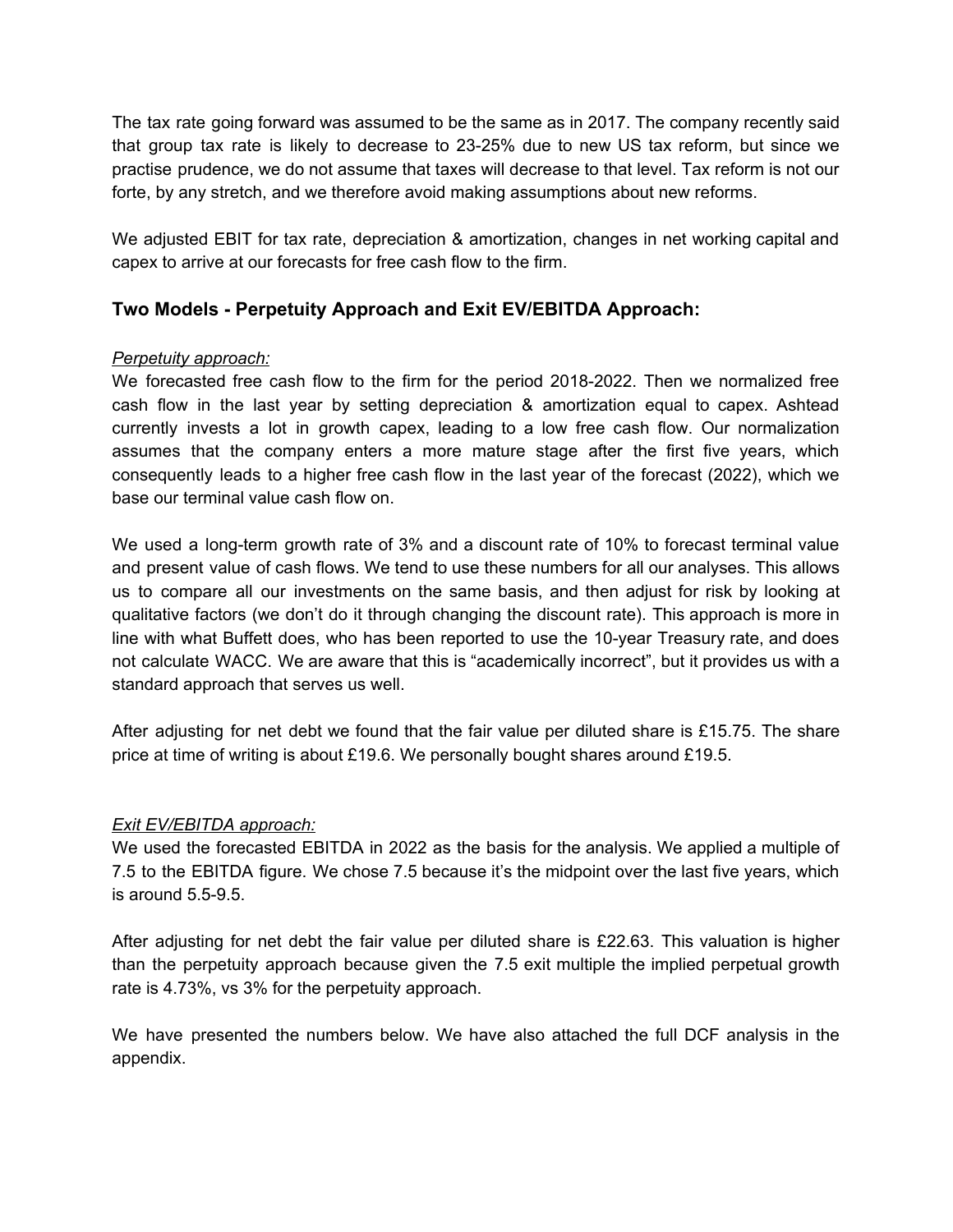| Perpetuity approach                              |           | Exit EBITDA multiple approach    |  |            |               |         |
|--------------------------------------------------|-----------|----------------------------------|--|------------|---------------|---------|
| Normalized unlevered FCF in last forecast period | 1,004     | <b>Terminal year EBITDA</b>      |  |            |               | 2,658   |
| Normalized FCF (t+1)                             | 1034      | Terminal value EBITDA multiple   |  |            |               | 7.5     |
| Long term growth rate                            | 3%        | <b>Terminal value</b>            |  |            |               | 19,933  |
| <b>Terminal value</b>                            | 14,767    | Present value of terminal value  |  |            |               | 13,301  |
| Present value of terminal value                  | 9.853.97  | Present value of stage 1 CFs     |  |            |               | 561     |
| Present value of stage 1 CFs                     | 561       | <b>Enterprise value</b>          |  |            |               | 13,863  |
| <b>Enterprise value</b>                          | 10,415.44 | Implied TV perpetual growth rate |  |            |               | 4.73%   |
| Implied TV exit EBITDA multiple                  | 5.56      |                                  |  |            |               |         |
| <b>Net Debt</b>                                  |           | Fair value per share             |  |            |               |         |
|                                                  |           |                                  |  | Perpetuity | <b>EBITDA</b> |         |
| Cash & equivalents ST & LT market. securities    | 6         | Enterprise value                 |  | 10,415     |               | 13,863  |
| Long term debt                                   | 2,531     | Less: Net Debt                   |  | (2,525)    |               | (2,525) |
| Net debt                                         | 2,525     | <b>Equity Value</b>              |  | 7,890      |               | 11,338  |
|                                                  |           | <b>Diluted shares</b>            |  | 501        |               | 501     |
|                                                  |           | Equity value per share           |  | 15.75      |               | 22.63   |

### **Worst Case and Best Case Scenarios**

The analysis above presented the base case of our analysis. We also performed worst case and best case scenario analyses.

The worst case scenario assumed that revenues would only grow by 5% each year in the forecast period. We kept the other assumptions the same as under the base case scenario. The results are presented below. The fair value per share dropped to £10.13 under the perpetuity approach and £15.14 under the Exit EV/EBITDA approach.

Worst case:

| Perpetuity approach                              |          | Exit EBITDA multiple approach    |  |            |               |         |
|--------------------------------------------------|----------|----------------------------------|--|------------|---------------|---------|
| Normalized unlevered FCF in last forecast period | 727      | <b>Terminal year EBITDA</b>      |  |            |               | 1,927   |
| Normalized FCF (t+1)                             | 748      | Terminal value EBITDA multiple   |  |            |               | 7.5     |
| Long term growth rate                            | 3%       | Terminal value                   |  |            |               | 14,453  |
| <b>Terminal value</b>                            | 10,692   | Present value of terminal value  |  |            |               | 9,644   |
| Present value of terminal value                  | 7.134.43 | Present value of stage 1 CFs     |  |            |               | 464     |
| Present value of stage 1 CFs                     | 464      | <b>Enterprise value</b>          |  |            |               | 10,108  |
| <b>Enterprise value</b>                          | 7,598.41 | Implied TV perpetual growth rate |  |            |               | 4.73%   |
| Implied TV exit EBITDA multiple                  | 5.55     |                                  |  |            |               |         |
| <b>Net Debt</b>                                  |          | Fair value per share             |  |            |               |         |
|                                                  |          |                                  |  | Perpetuity | <b>EBITDA</b> |         |
| Cash & equivalents ST & LT market, securities    | 6        | Enterprise value                 |  | 7.598      |               | 10,108  |
| Long term debt                                   | 2.531    | Less: Net Debt                   |  | (2,525)    |               | (2,525) |
| Net debt                                         | 2,525    | <b>Equity Value</b>              |  | 5,073      |               | 7,583   |
|                                                  |          | <b>Diluted shares</b>            |  | 501        |               | 501     |
|                                                  |          |                                  |  |            |               |         |

For the best case analysis we assumed revenues would be 20% each year in the forecast period. As before we kept all the other assumptions stable. The results are presented below.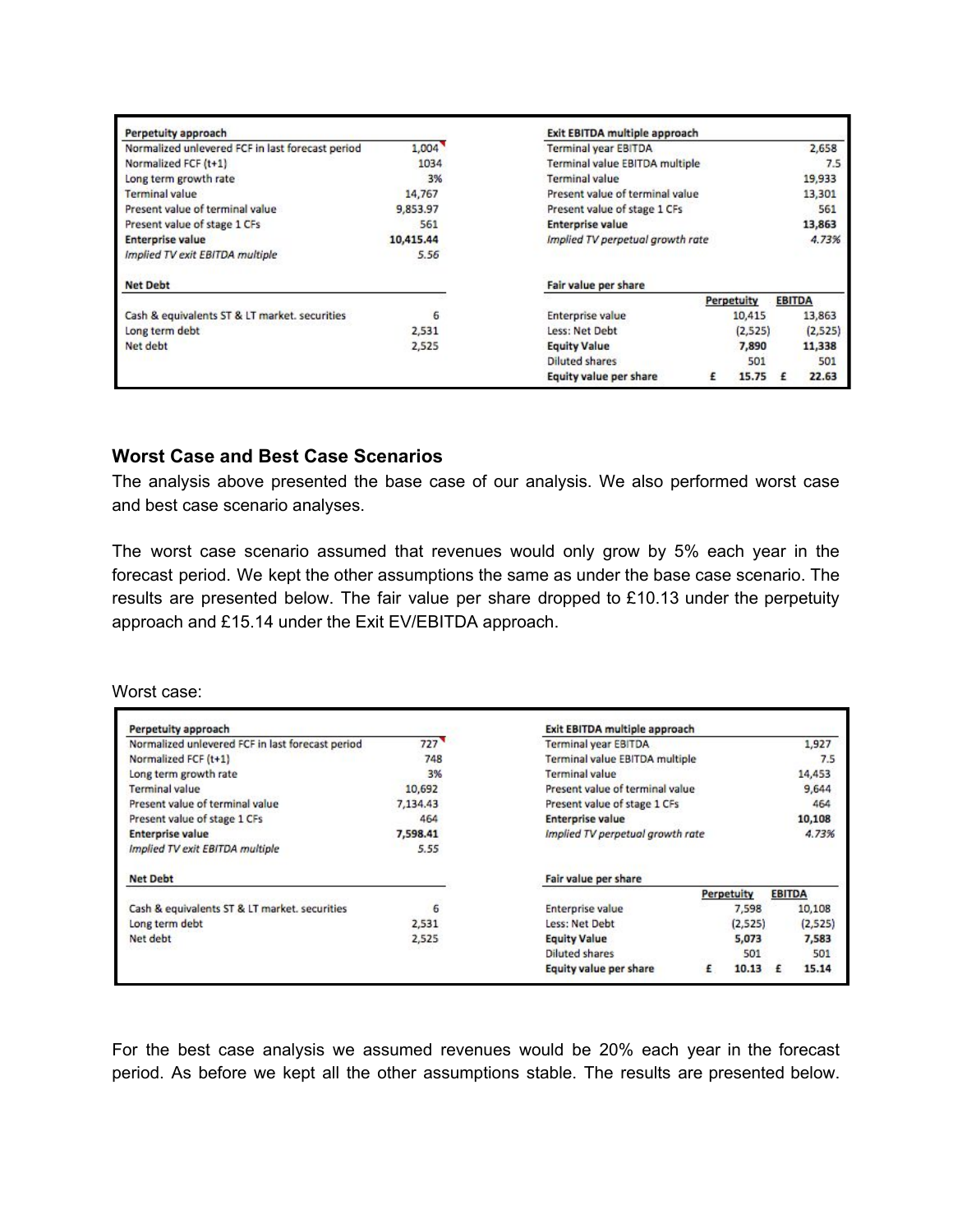The fair value per share increased to £23.95 under the perpetuity approach and £33.80 under the Exit EV/EBITDA approach.

Best case:

| Perpetuity approach                              |           | <b>Exit EBITDA multiple approach</b> |   |                   |               |         |
|--------------------------------------------------|-----------|--------------------------------------|---|-------------------|---------------|---------|
| Normalized unlevered FCF in last forecast period | 1,413     | Terminal year EBITDA                 |   |                   |               | 3,757   |
| Normalized FCF (t+1)                             | 1455      | Terminal value EBITDA multiple       |   |                   |               | 7.5     |
| Long term growth rate                            | 3%        | <b>Terminal value</b>                |   |                   |               | 28,178  |
| Terminal value                                   | 20,785    | Present value of terminal value      |   |                   |               | 18,803  |
| Present value of terminal value                  | 13,869.39 | Present value of stage 1 CFs         |   |                   |               | 657     |
| Present value of stage 1 CFs                     | 657       | <b>Enterprise value</b>              |   |                   |               | 19,460  |
| <b>Enterprise value</b>                          | 14,526.35 | Implied TV perpetual growth rate     |   |                   |               | 4.75%   |
| Implied TV exit EBITDA multiple                  | 5.53      |                                      |   |                   |               |         |
| <b>Net Debt</b>                                  |           | Fair value per share                 |   |                   |               |         |
|                                                  |           |                                      |   | <b>Perpetuity</b> | <b>EBITDA</b> |         |
| Cash & equivalents ST & LT market, securities    | 6         | <b>Enterprise value</b>              |   | 14,526            |               | 19,460  |
| Long term debt                                   | 2,531     | Less: Net Debt                       |   | (2,525)           |               | (2,525) |
| Net debt                                         | 2,525     | <b>Equity Value</b>                  |   | 12,001            |               | 16,935  |
|                                                  |           | <b>Diluted shares</b>                |   | 501               |               | 501     |
|                                                  |           | Equity value per share               | £ | 23.95             | £             | 33.80   |

### **What is the real fair value per share?**

Above we presented three different scenarios (worst, base, best) and two valuation approaches (perpetuity and exit EV/EBITDA), which gave us a fair value per share range of £10-£34 per share.

We believe that Ashtead's value is in the upper part of that range, if not higher, which is why we were comfortable buying shares around £19.50. We were quite prudent in our analysis, and believe that our base case scenario understates the actual value. But that was the point of the valuation, it gave us context and some grounding of our expectations. It also provided us with a possible floor for the share price, which was £10.13 (worst case, perpetuity approach). If the lower end fair value for the company is £10.13 per share it tells us that we have a potential 50% downside, which we are comfortable with.

# 7) Risks

Below are the key risks we have identified with regards to Ashtead:

- **Are we investing at the top?:** Ashtead has had an incredible run over the last few years. The company has grown tremendously. There is always a risk that we are investing at a cyclical top, or perhaps at the end of an incredible growth faze, and that future growth will disappoint. We are trying not to let the past dictate our investment thesis; we are trying to determine future cash flows based on future prospects, but we do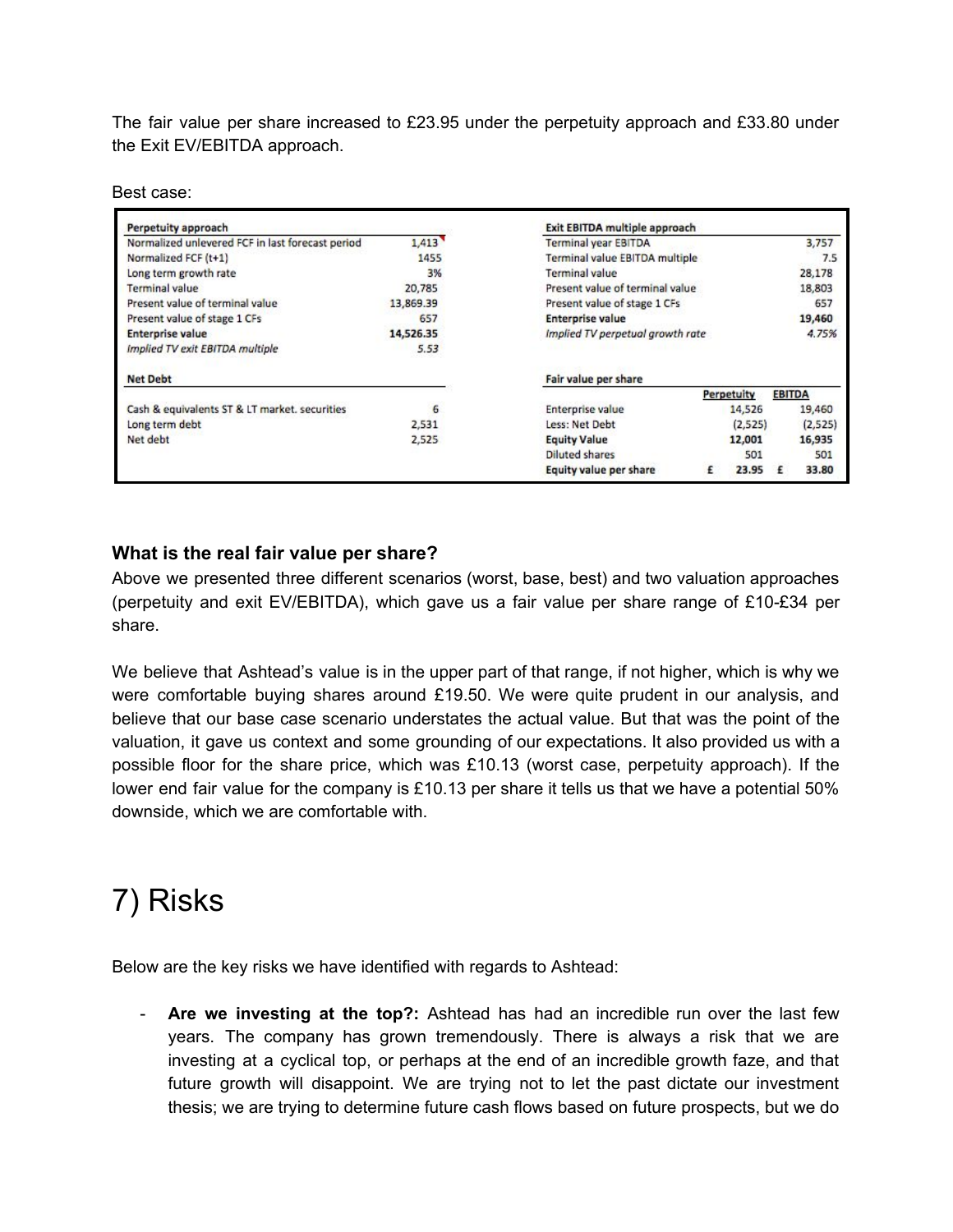realize that there is a chance that we have overestimated the company's ability to produce future results similar to past results.

- **Recession**: The majority of Ashtead's operations is in the non-residential construction industry, which is cyclical. During the last recession Ashtead's share price fell around 88% from peak to trough (May 2006 to December 2008). While recession is a risk to all companies, we need to be aware that Ashtead might suffer more than the average due to the cyclical nature of the industry it operates in. However, it is worth pointing out that during recessions Ashtead can cut its capex and increase its free cash flow, and moreover it can acquire smaller competitors that are struggling and therefore capture market share.
- **Geoffrey Drabble leaves Ashtead**: If Drabble leaves then we would need to reconsider our investment in this company. Drabble is a deciding factor in our decision to invest in Ashtead.

# 8) Conclusion

In summary we think Ashtead is a strong company run by a very capable CEO. The company has several competitive advantages, and the equipment rental industry is experiencing strong tailwinds. The company has been growing at an impressive clip, and we believe the company has capacity to grow a lot more and generate substantial free cash in the future.

We are aware of the possible risks, and we believe the upside outweighs the downsides, and have therefore initiated a long position in this company.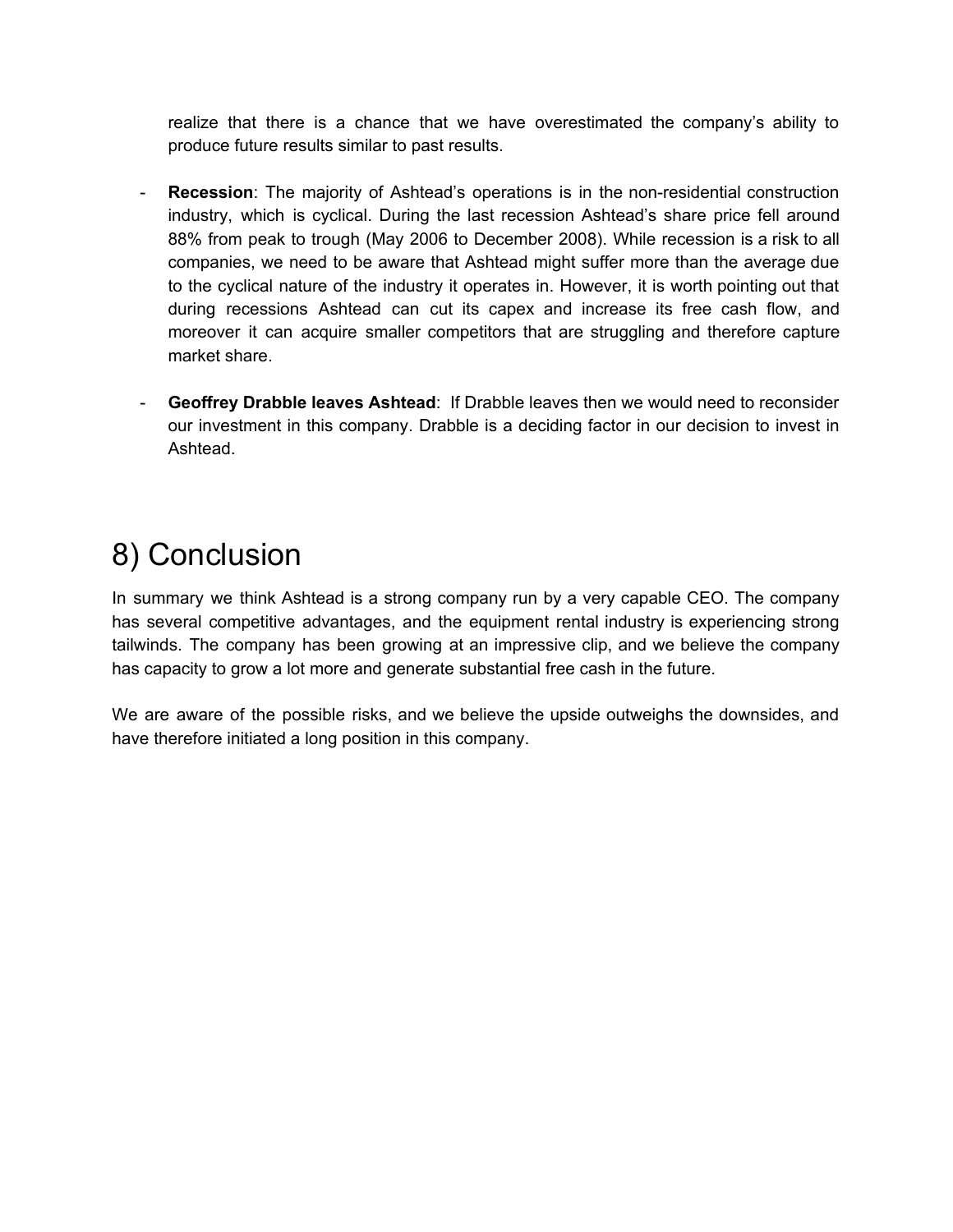# 9) Appendix

### **Income Statement (Historical and Forecasted):**

| <b>INCOME STATEMENT (in GBP million)</b> |               |          |          |                |          |                         |                |                         |                |                         |
|------------------------------------------|---------------|----------|----------|----------------|----------|-------------------------|----------------|-------------------------|----------------|-------------------------|
| <b>Fiscal year</b>                       | 2013A         | 2014A    | 2015A    | 2016A          | 2017A    | 2018P                   | 2019P          | 2020P                   | 2021P          | 2022P                   |
| Fiscal year end date                     | 30/04/13      | 30/04/14 | 30/04/15 | 30/04/16       | 30/04/17 | 30/04/18                | 30/04/19       | 30/04/20                | 30/04/21       | 30/04/22                |
| Revenue                                  | 1,362         | 1,635    | 2,039    | 2,546          | 3,187    | 3,665                   | 4,215          | 4,636                   | 5,100          | 5,610                   |
| Cost of sales (enter as -)               |               |          |          |                |          | $\Omega$                | $\Omega$       | $\Omega$                | $\Omega$       | $\Omega$                |
| <b>Gross Profit</b>                      | 1,362         | 1,635    | 2,039    | 2,546          | 3,187    | 3,665                   | 4,215          | 4,636                   | 5,100          | 5,610                   |
| Staff costs                              | (366)         | (417)    | (486)    | (594)          | (737)    | (847)                   | (974)          | (1,071)                 | (1, 178)       | (1, 296)                |
| Used rental equipment sold               | (81)          | (73)     | (86)     | (144)          | (127)    | (147)                   | (169)          | (185)                   | (204)          | (224)                   |
| Other operating costs                    | (396)         | (455)    | (558)    | (625)          | (819)    | (942)                   | (1,083)        | (1, 191)                | (1, 311)       | (1, 442)                |
| <b>EBITDA</b>                            | 519           | 689      | 908      | 1,183          | 1,504    | 1.730                   | 1,989          | 2,188                   | 2,407          | 2,648                   |
| Depreciation                             | (229)         | (276)    | (352)    | (449)          | (607)    | (699)                   | (803)          | (884)                   | (972)          | (1,069)                 |
| <b>Amortisation of intangibles</b>       | (6)           | (10)     | (16)     | (22)           | (28)     | (28)                    | (28)           | (28)                    | (28)           | (28)                    |
| Impairment of intangibles                | $\bullet$     | o        | $\circ$  | (12)           | o        | o                       | o              | $\circ$                 | $\Omega$       | o                       |
| <b>Operating profit (EBIT)</b>           | 284           | 404      | 541      | 700            | 869      | 1,003                   | 1,158          | 1,276                   | 1,407          | 1,550                   |
| Investment income                        | 0.2           | 0.0      | 0.2      | 0.1            | 0.1      | $\circ$                 | $\overline{0}$ | $\circ$                 | $\Omega$       | $\mathbf{0}$            |
| Interest expense (enter as -)            | (70)          | (47)     | (68)     | (83)           | (104)    | (122)                   | (136)          | (151)                   | (149)          | (148)                   |
| Other expense (enter as -)               |               |          |          |                |          | $\circ$                 | $\bf{0}$       | $\Omega$                | $\mathbf{0}$   | $\mathbf{0}$            |
| Pretax profit                            | 214           | 357      | 474      | 617            | 765      | 881                     | 1.021          | 1,126                   | 1,257          | 1,403                   |
| Taxes (enter expense as -)               | (76)          | (125)    | (170)    | (209)          | (264)    | (304)                   | (352)          | (388)                   | (434)          | (484)                   |
| <b>Net income</b>                        | 138           | 231      | 303      | 408            | 501      | 577                     | 669            | 737                     | 824            | 919                     |
| Basic shares outstanding (in million)    | 500           | 501      | 501      | 501            | 499      | 491                     | 477            | 470                     | 470            | 470                     |
| Impact of dilutive securities            | 8             | 3        |          | $\overline{2}$ | 3        | $\overline{\mathbf{3}}$ | 3              | $\overline{\mathbf{3}}$ | $\overline{3}$ | $\overline{\mathbf{3}}$ |
| Diluted shares outstanding               | 508           | 505      | 505      | 503            | 501      | 494                     | 479            | 472                     | 472            | 472                     |
| <b>Basic EPS</b>                         | <b>SO.276</b> | \$0,461  | \$0.605  | \$0.813        | \$1.005  | 51.18                   | \$1.40         | \$1.57                  | \$1.75         | \$1.96                  |
| <b>Diluted EPS</b>                       | \$0.271       | \$0,458  | \$0.601  | \$0,810        | \$1,000  | \$1.17                  | \$1.40         | \$1.56                  | \$1,74         | \$1.95                  |

### **Growth Rates and Margins (Historical and Forecasted):**

| Growth rates & margins            |           |        |        |        |        |        |        |        |        |        |
|-----------------------------------|-----------|--------|--------|--------|--------|--------|--------|--------|--------|--------|
| Revenue growth                    | <b>NA</b> | 20.0%  | 24.7%  | 24.9%  | 25.2%  | 15.0%  | 15.0%  | 10.0%  | 10.0%  | 10.0%  |
| Gross profit as % of sales        | 100.0%    | 100.0% | 100.0% | 100.0% | 100.0% | 100.0% | 100.0% | 100,0% | 100.0% | 100.0% |
| Operating profit/EBIT margin      | 20.9%     | 24.7%  | 26.5%  | 27.5%  | 27.3%  | 27.4%  | 27.5%  | 27.5%  | 27.6%  | 27.6%  |
| Staff costs margin                | 26.9%     | 25.5%  | 23.9%  | 23.3%  | 23.1%  | 23.1%  | 23.1%  | 23.1%  | 23.1%  | 23.1%  |
| Used rental equipment sold margin | 5.9%      | 4.5%   | 4.2%   | 5.6%   | 4.0%   | 4.0%   | 4.0%   | 4.0%   | 4.0%   | 4.0%   |
| Other operating costs margin      | 29.1%     | 27.8%  | 27.4%  | 24.5%  | 25.7%  | 25.7%  | 25.7%  | 25.7%  | 25.7%  | 25.7%  |
| <b>Tax rate</b>                   | 35.7%     | 35.1%  | 36.0%  | 33.9%  | 34.5%  | 34.5%  | 34.5%  | 34.5%  | 34.5%  | 34.5%  |
| Net profit margin                 | 10.1%     | 14.1%  | 14.9%  | 16.0%  | 15.7%  | 15.8%  | 15.9%  | 15.9%  | 16.1%  | 16.4%  |